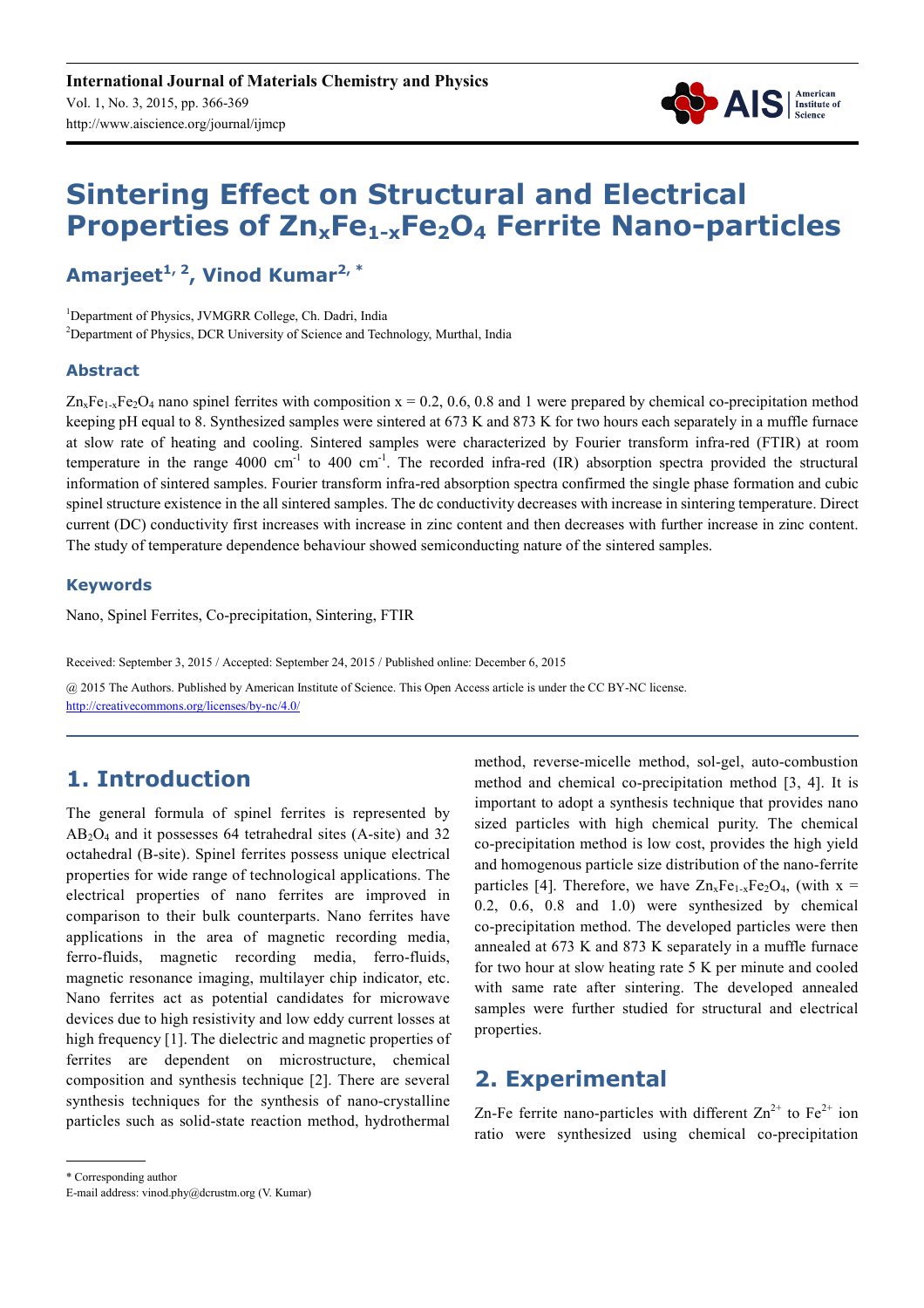method with formula  $Zn_xFe_{1-x}Fe_2O_4$ , where  $x = 0.2, 0.6, 0.8$ and 1.0.  $ZnCl<sub>2</sub>$ , Fe  $(NO<sub>3</sub>)<sub>3</sub>$ .  $9H<sub>2</sub>O$  and FeCl<sub>2</sub> were taken as starting materials with high purity (99%). After calculations of each initial material, separate solutions were prepared for Zn(II) and Fe(III) and heated with magnetic stirring for two hour and all solutions were then mixed and again heated with magnetic stirring for proper mixing for sufficient time. After proper mixing, small quantity of surfactant was added in prepared solution and then stirred again for sufficient time. For precipitation of such prepared solution, ammonia was added in solution drop by drop with continuous stirring. Precipitated samples were heated at 80°C to get dry. The nano-size of the spinel ferrite particles by chemical co-precipitation method was already confirmed in previous research works [4]. Prepared particles were sintered at 673 K and 873 K separately for two hour in a muffle furnace with temperature rising and cooling at rate 5 K per minute and then crushed to get powder form for characterization purposes. Annealed samples were studied for IR properties in the range 4000 to 400  $\text{cm}^{-1}$  through KBR pallet technique using an FTIR (Perkin Elmer Frontier).

DC measurements were carried out in a wide range of temperature using a Keithley 2401 source cum electrometer and a programmable pot furnace in wide range of temperature in the order of decreasing temperature to remove the effect of humidity from the samples. For this measurement, all sintered samples were palletized using a palletizer of 13 mm diameter under the same pressure for the same time.

### **3. Results and Discussion**

#### **3.1. IR Results Analysis**

Figure 1 and figure 2 shows FTIR absorption spectra of spinel ferrites  $Zn_xFe_{1-x}Fe_2O_4$  annealed at 673 K and 873 K respectively with composition  $x = 0.2$ , 0.6, 0.8 and 1. The IR absorption spectra of each composition consists of two significant absorption bands which reveal the formation of single phase of spinel ferrites having two sub lattices, tetrahedral and octahedral sites [5]. The occurrence of first band at higher wave number,  $v_1$  of nearly 550 cm<sup>-1</sup> is due to the intrinsic vibrations of the tetrahedral complexes (M-O bond vibrations) and the second band at lower wave number,  $v_2$  of nearly  $466 \text{ cm}^{-1}$  is due to the intrinsic vibrations of the octahedral complexes (M-O bond vibrations) [6]. The difference in frequencies of two characteristics bands of ferrites is due to the long bond length of oxygen-metal ions in the octahedral sites and shorter bond length in the tetrahedral sites [7]. The bands around  $1600 \text{ cm}^{-1}$ , 3400 cm<sup>-1</sup> and 2900  $cm^{-1}$  are due to O-H stretching vibrations bonds [8].



Fig. 1. FTIR spectra of samples  $Zn_xFe_{1-x}Fe_2O_4$  annealed at 673 K.



Fig. 2. FTIR spectra of samples  $Zn_xFe_{1-x}Fe_2O_4$  annealed at 873 K.

Table 1 shows the variation in tetrahedral and octahedral vibration wave numbers with the content of zinc and sintering temperature. In table 1,  $v_1$  and  $v_2$  are tetrahedral and octahedral vibration wave numbers respectively for samples sintered at 673 K and  $v_1$ ,  $v_2$  are tetrahedral and octahedral vibration wave numbers respectively for samples sintered at 873 K. From the table 1, it has been observed that  $v_1$ ,  $v_2$ ,  $v'_1$  and  $v'_2$  shift slightly towards lower wave number with the increase in zinc concentration (x) due to the sintering on the samples [9]. The shift in the characteristics band wave numbers  $v_1$ ,  $v_2$ ,  $v'_1$  and ν'2is due to change in the M-O inter nuclear distances for the tetrahedral and octahedral sites respectively [10-11]. The shifting in wave numbers of tetrahedral and octahedral vibrations may be also due to removal of stress/strain during sintering the samples. During sintering, different parameters tend to get their standard values due to the removal of stresses and strains.

**Table 1.** Variation in tetrahedral and octahedral vibration wave numbers with the content of zinc and sintering temperature.

| Zinc<br>content<br>$(\mathbf{x})$ | <b>Tetrahedral</b><br>frequency,<br>$v_1$ (cm <sup>-1</sup> ) | Octahedral<br>frequency,<br>$v_2$ (cm <sup>-1</sup> ) | <b>Tetrahedral</b><br>frequency,<br>$v'_{1}$ (cm <sup>-1</sup> ) | <b>Octahedral</b><br>frequency,<br>$v'_{2}$ (cm <sup>-1</sup> ) |
|-----------------------------------|---------------------------------------------------------------|-------------------------------------------------------|------------------------------------------------------------------|-----------------------------------------------------------------|
| 0.2                               | 550                                                           | 467                                                   | 553                                                              | 469                                                             |
| 0.6                               | 549                                                           | 466                                                   | 550                                                              | 466                                                             |
| 0.8                               | 548                                                           | 465                                                   | 549                                                              | 465                                                             |
| 1.0                               | 548                                                           | 465                                                   | 548                                                              | 465                                                             |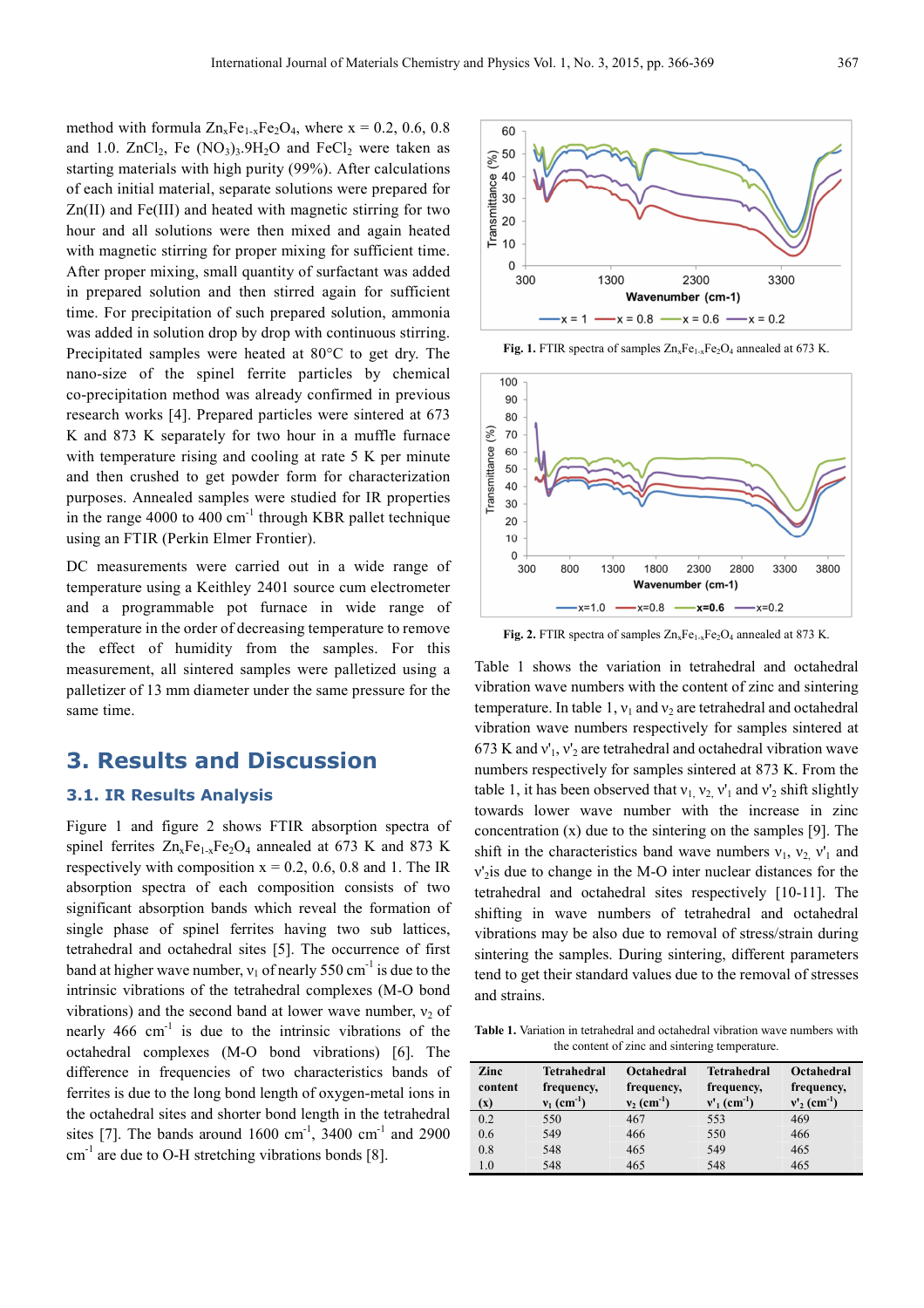#### **3.2. DC Results Analysis**

All the prepared samples sintered at 673 K and 873 K were palletized using a palletizer of 13 mm diameter under equal pressure of hydraulic press for equal interval of time. The samples were polished to obtained parallel surfaces, which were coated with silver paste for good electrical contacts. The samples were inserted between two electrodes of sample holder in a potable furnace. The variations of the electric current with applied dc voltage were recorded for all sintered samples in a wide range of temperature.

From the experimental results of the V-I characteristics, the resistance was determined at each temperature from the slope of line as per Ohm`s law. Then dc conductivity was measured as function of temperature for all compositions for both sintered temperatures 673 K and 873 K as shown in figure 3 and figure 4. The relationship between log σdc and 1000/T is given according to Wilson`s equation (1) as:

$$
\sigma_{dc} = \sigma_0 \exp[-E/K_B T], \qquad (1)
$$

where  $\sigma_0$  is constant,  $\sigma$  is electrical conductivity at temperature T, E is activation energy and  $K_B$  is Boltzman's constant. Equation shows that as temperature increases, conductivity increases for all samples showing semiconducting nature of the samples.

DC conductivity first increases with increase in zinc content up to  $x = 0.6$  and then decreases. The non-magnetic  $Zn^{2+}$  ion prefers the occupation of tetrahedral (A) sites [12, 13*-*18], while magnetic Fe ion partially occupies A- and B-sites [12, 13-21]. The electron hopping between  $Fe^{2+}$  and  $Fe^{3+}$  ions are responsible for electric conduction in ferrites [22, 23]. The increase in conductivity with increase in Zn content may be due to increase in crystalline size and hence decrease in the band gap. With the further increase in Zn content,  $Fe<sup>2+</sup>$  ions are more decreased which decreases electron hopping between  $Fe^{2+}$  and  $Fe^{3+}$  ions and hence conductivity decreases as  $Zn^{2+}$ ion substitution increases replacing  $Fe<sup>2+</sup>$  ions.



**Fig. 3.** Variation of dc conductivity with temperature of samples  $Zn_xFe_{1-x}Fe_2O_4$  annealed at 673 K.



**Fig. 4.** Variation of DC conductivity with temperature of samples  $Zn_xFe_{1-x}Fe_2O_4$  annealed at 873 K.

Analysis of figure 3 and figure 4 show that dc conductivity decreases with increase in sintering temperature. Dc conductivity is higher at lower sintering temperature 673 K then 873 K. This may be due to the formation of grains and fewer defects during sintering [24]. The decrease in conductivity with further increase in Zn content may also be due to formation of defects.

### **4. Conclusion**

Polycrystalline ferrite particles  $Zn_xFe_{1-x}Fe_2O_4$  with composition  $x = 0.2, 0.6, 0.8$  and 1 prepared by chemical co-precipitation method and sintered at different temperatures were studied for structural and electrical properties. The FTIR absorption spectra of each composition consists of two significant absorption bands which reveal the formation of single phase of sintered spinel ferrites having two sub lattices, tetrahedral and octahedral sites. The temperature dependence behaviour of dc conductivity shows that sintered samples are semiconducting in nature. Dc conductivity decreases with the increase in sintering temperature which may be due to the formation of grains and fewer defects during sintering.

## **Acknowledgement**

The authors are thankful to coordinator CIL, DCRUST, Murthal for providing basic facilities for FTIR and DC conductivity measurements.

#### **References**

- [1] J. Kulikowski, J. Magn. Magn. Mater. 41, 56 (1984).
- [2] A. Verma and R. Chatterjee, J. Magn. Magn. Mater. 306, 313 (2006).
- [3] W. Y. Huang, P. Y. Du, W. J. Weng and G. R. Han, J. Mater. Sci. Eng. 23, 528 (2005).